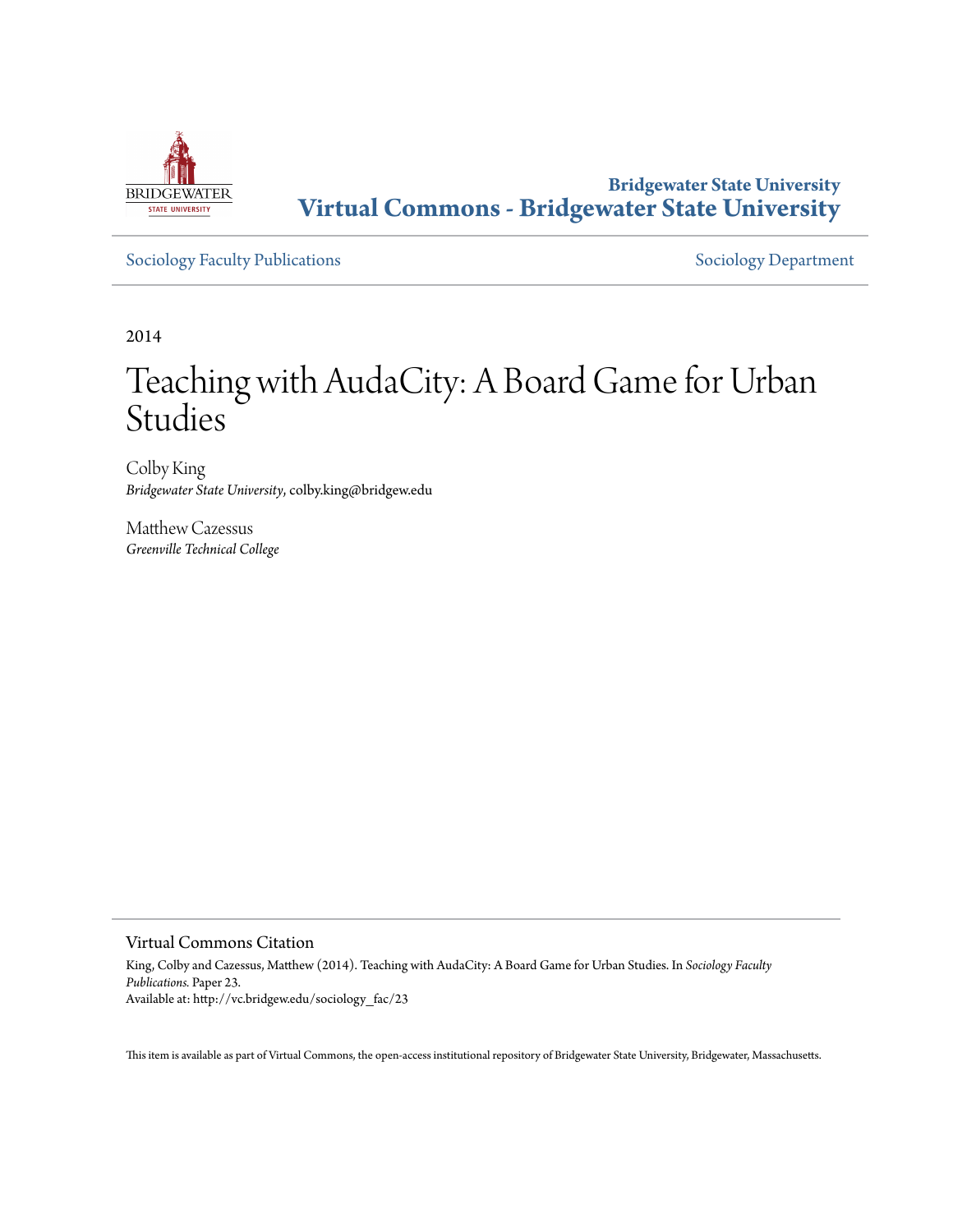# **Teaching With AudaCity: A Board Game for Urban Studies**

**Colby King<sup>1</sup> and Matthew Cazessus<sup>2</sup>**

# **1 Department of Sociology, Bridgewater State University, Bridgewater, USA 2 Behavioral and Social Sciences, Greenville Technical College, Greenville, USA**

[colby.r.king@gmail.com](mailto:colby.r.king@gmail.com) [matthew.cazessus@gvltec.edu](mailto:matthew.cazessus@gvltec.edu)

**Abstract:** In order to improve undergraduate students' mastery of urban theory, we developed an active‐learning module that allows participants to compete with one another in a board game of strategic planning and coalition formation called "AudaCity." Utilizing a games‐based learning design, the game places players in the roles of adversarial property developers, political actors, and zoning committees all seeking to build and raise rent from developments within a spatially‐ constrained urban grid. Game mechanics such as proximity bonuses and limitations to available space compel players to simultaneously compete against and collaborate with their peers to advance their development agenda while thwarting rival projects in the hopes of generating more wealth than their competitors. Unlike a prescribed simulation, the final outcome of the game is an urban environment organically generated from the accumulation of the players' individual decisions. In this paper, we provide an overview of the game's mechanics and place the game within the larger context of game-based learning and serious games. Importantly, we note that urban studies classrooms were at one time an early adopter of the games‐based learning design, but the inclusion of simulation in teaching urban studies has waned since the 1970's. We hope that this active-learning module can demonstrate the effectiveness of allowing undergraduate students to master urban theory through the negotiated construction of their own urban space and inspire future instructors to return games‐based learning to urban studies. We draw on qualitative data from several courses in which AudaCity was implemented to demonstrate its effectiveness in facilitating student learning. With data from several instances in which AudaCity was used in undergraduate courses and writing assignments completed by students after playing the game, we find that playing AudaCity helps students be able to discuss urban studies models and theories clearly and connect these models and theories to both their game experiences and relevant situations in real‐world cities.

**Keywords**: urban studies, board game, games‐based learning, growth machine theory, sociospatial perspective, real estate

### **1. Introduction**

AudaCity is an interactive, competitive board game where learners act as "real estate developers" seeking to build and raise rent from developments within a spatially‐constrained urban grid. Following a games‐based learning paradigm, we find that this game increases student engagement and facilitates learning. The peer‐ competitive aspect of the game heightens students' understanding of urban studies models and inspires students to connect their learning to real‐life urban growth dynamics. In this paper we will delineate the game mechanisms and demonstrate student learning using data collected from several instantiations of the game in a variety of classrooms.

# **2. Background**

The active-learning paradigm encourages instructors to create experiences that require learners to contribute to the instructional environment. Unlike traditional lecture the active-learning approach creates "learning opportunities for our students that allow them the opportunity to *experience course material, rather than just think about it*" (Wills, Brewster, and Fulkerson 2005: 394, emphasis added). A review of today's post‐ secondary pedagogy demonstrates the effectiveness of active-learning exercises (McCammon 1999, Petranek 1994, Scarboro 2004, Smith 1996). Games-based learning, an example of active-learning, employs techniques where students either play interactive games or role‐play a simulation to achieve goals within a prescribed set of conditions of varying complexity. Examples of simple applications are modifications of well‐known games or "quiz‐show" games that may bolster engagement by encouraging a competitive spirit among students during a single class session (Jessup 2001, Pence 2009, Schella and Rojewskia 1995). At the other end of the spectrum, students may role‐play as characters that interact with one another in a long‐term simulation sustained across many class sessions (Simpson and Elias 2011).

Whether a token game or a complex simulation, all games-based learning techniques break from the traditional lecture structure by providing students with the agency to exert some control over the learning framework. This higher‐order engagement has been repeatedly identified as a means of overcoming students' reluctance to engage with intimidating academic concepts (Coghlan and Huggins 2004, Pedersen 2010). As students evaluate, strategize, and compare their choices, they develop a robust experience with the course's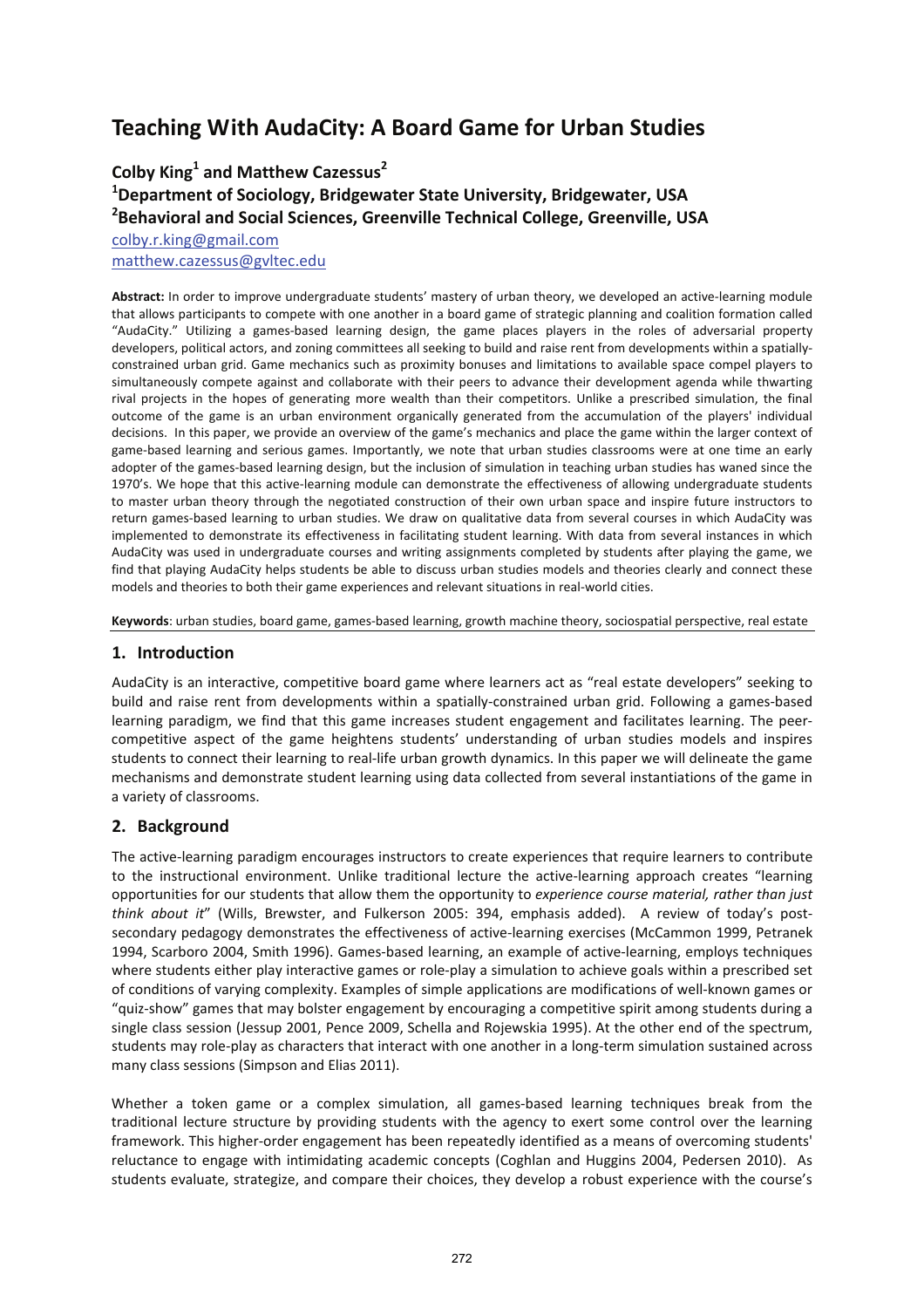theories and concepts - turning the abstract into something "real" that they can reflect upon. The most successful games-based learning applications pair critical decision-making with immediate feedback and the opportunity to identify links between their experiences and course concepts (Norris 2013, Steele 2003).

During the 1950's and 1960's, urban theory classrooms were trailblazing in‐class simulations designed to explore social problems like overcrowding, environmental hazards, and spatial inequality (Nikkel 1976). The best compilation of urban simulations from this period is an edited volume by Coppard and Goodman (1979) in which they collected and summarized dozens of urban simulations developed by a variety of individuals – from educators to policy makers. Coppard and Goodman's collection raised two important critiques of urban simulation. First, most required a significant sacrifice of time; some ranged in duration from over a week to an entire semester. Next, many of the games also involved significant management by a supervisory instructor, which can impede the flow of gameplay and reduce students' sense of control over outcomes. Over the next few decades, the use of games and simulations to introduce students to urban dynamics waned dramatically (Dorn 1989).

Today's incarnation of "urban‐themed games" have limited use within an urban studies classroom. While the most popular board game of all time "Monopoly" (Magie and Darrow 1903) is superficially a "real estate game," its utility in teaching urban theory undercut by its static geography and the reliance on the luck of the dice roll, irrespective of any meaningful diplomacy. In contrast, settlement games like the highly‐praised "Settlers of Catan" series (Teuber 1995) encourage players to construct their empires by negotiating over limited space and resources. Unfortunately, most strategic settlement games are designed around historic (often ancient or pre‐industrial) themes and require an investment of several hours of time to complete ‐ a luxury rarely viable in an undergraduate setting (Veracini 2013).

In digital simulation, the most visible example of urban dynamics is the popular "SimCity" series (Maxis 1989). "SimCity" is an electronic game which allows individual players to manage the growth of a city, allocating budgets on infrastructure, planning transportation, and implementing zoning. While effectively introducing some key features of urban planning, Gaber (2007) identifies how SimCity contains several limitations as a pedagogical tool. Foremost among these is that real cities are not constructed based on the whims of a single omniscient dictator. To be a useful tool for modeling urban growth mechanisms, a game must engage multiple actors seeking both shared and competing interests.

# **3. Audacity: Teaching urban dynamics through active‐learning**

AudaCity is an active‐learning game in which students role‐play as developers and political actors in a simulated urban space. The game requires face-to-face negotiation and hands-on play which facilitates multiple methods of learning. As players pursue their individual interests, a unique city‐space is developed that closely mirrors many of the features seen in contemporary cities. AudaCity is designed for four to six players. Gameplay takes place in four phases over six, eight, or ten rounds. The phases will be described in brief detail below (a full set of instructions is available from the authors upon request) and a game of six rounds may be completed in about 90 minutes.

### **3.1 AudaCity as the board game**

In "AudaCity," each player's goal is to accumulate more wealth than the other players by collecting rent from "developments" that they place on the game board. These developments are represented by tiles that vary by shape, size, rent value, and initial financial investment. Importantly, players may not simply set their developments on the board as they wish. Before any development piece can generate rent, all players must complete the following steps in turn: (A) strategically select an unclaimed space on the game board that can contain their development tile, (B) pay the cost to tentatively place the development at that site as a "proposal", (C) negotiate with peers to secure political support for their proposal, and (D) players with "surviving" proposals pay the final "construction cost" of the development tile to convert their "proposal" to a permanent rent‐generating development. For brevity, we will limit our explanation of the gameplay to the two complex steps: proposal placement and negotiated political support. The AudaCity board is a grid of uniform " blocks" separated by long columns and rows that operate as placeholders for streets. At the start of the game, a few long tiles representing streets are placed between blocks to indicate which city blocks are connected to a transportation system and thus "active" for play. As game play advances more streets are added, opening up new blocks for development.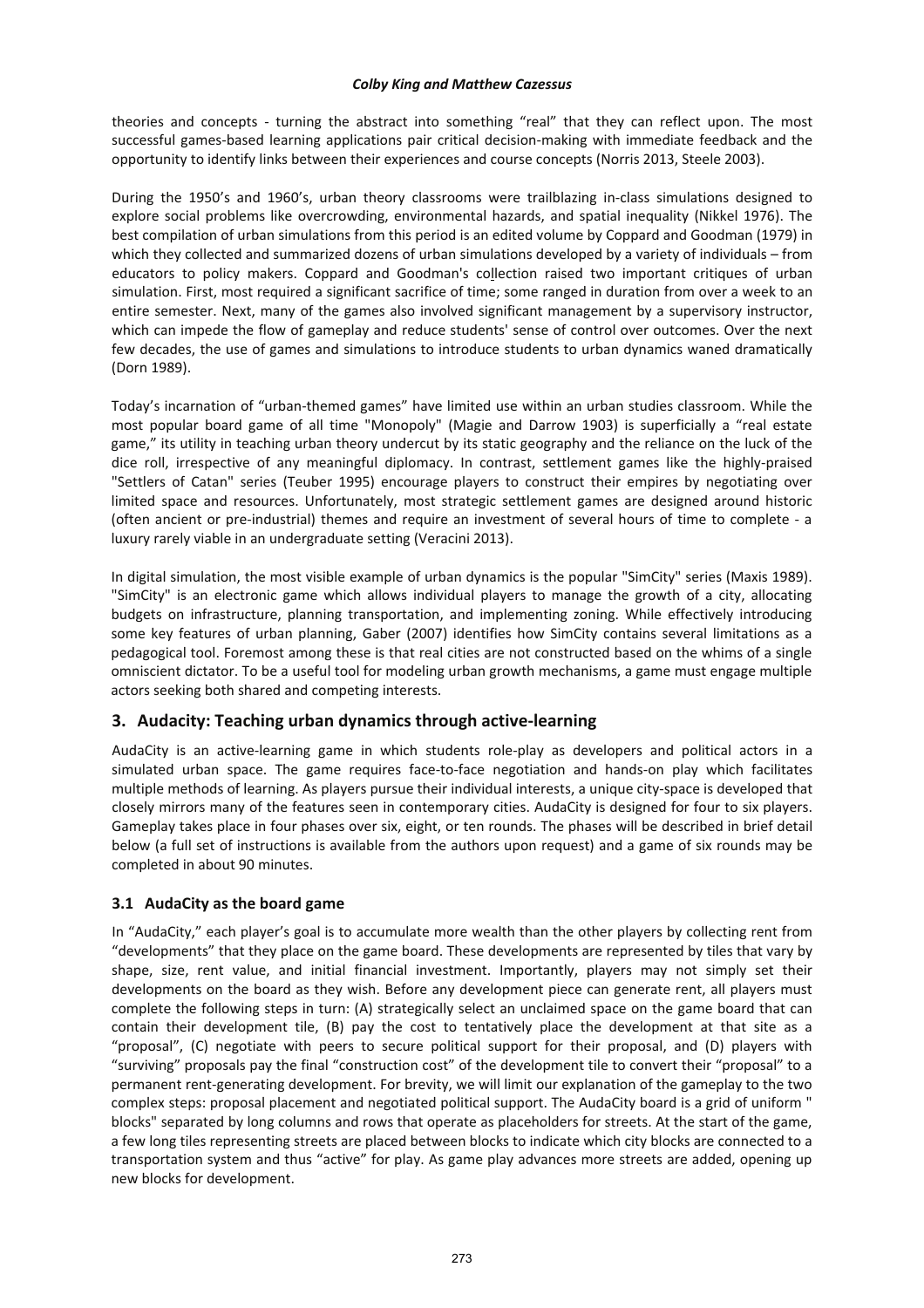Much like real urban space, not all locations are equal in value or desirability. On the AudaCity game board, developments' rental income is modified by the spatial conditions of their placement: block density (sharing a block with other developments), nearby government infrastructure (such as parks or prisons), and street frontage (adjacent to street tiles). Figure 1 illustrates an example where three strategic placement options are available to the "green player" (indicated by the letter "G") during the course of a game, seeking the best possible placement for a 2" x 2" development tile within three active blocks.



**Figure 1**: Examples of development placement strategy to three "blocks"

In option 1, the green player's potential development would be place in Block C and receive a rental income bonus from two squares of street frontage and a single neighbor. In option 2, the green player would forgo the street frontage to secure the rent bonus generated by sharing a block with four neighboring structures, two of which are their own. In option 3, a future-minded green player could benefit from the rent bonus generated by sharing a block with a city park and might see their development's value increase later if a street or other structures are added to that block.

The impact of these spatial modifiers is twofold. First, the game‐space better reflects actual urban space where a development's value is determined by its proximity to amenities, accessibility, and density. Second, the "city" built through play is organically created through the accumulation of individual players' decisions instead of a static board or pre-planned script - thus a dynamic play space in which no two games are the same.

### **3.2 AudaCity as a role‐playing simulation**

While players are acting as developers seeking to maximize their rent, players also role-play as local political forces that possess the influence to determine which proposals will survive a vetting process each turn. To select the roles for the game, we drew inspiration from Logan and Molotch's (1987) seminal work on urban growth modeling and selected six local "growth machine" actors: the mayor's office, the city newspaper, the local chamber of commerce, the labor union, the city university, and the utility company. These roles determine how much political power each player controls and determine the order in which players place proposals and vote.

Players select their roles every other round through a blind, simultaneous bidding process where they commit some amount of their money to "run for office." The player who bids the most money wins the right to choose their role (and thus turn order and political power) first, followed by the second‐highest bidder, and so on. Regardless of the outcome, all money bid is lost, so players must decide for themselves what value they place on selecting roles. Once the players have chosen their roles and placed their proposals in the assigned order, the negotiation phase takes place. Players consider the relative advantage and disadvantages of the proposals that have been placed on the board and choose to distribute their "support tokens" (a representation of political influence) onto the proposals they most favor.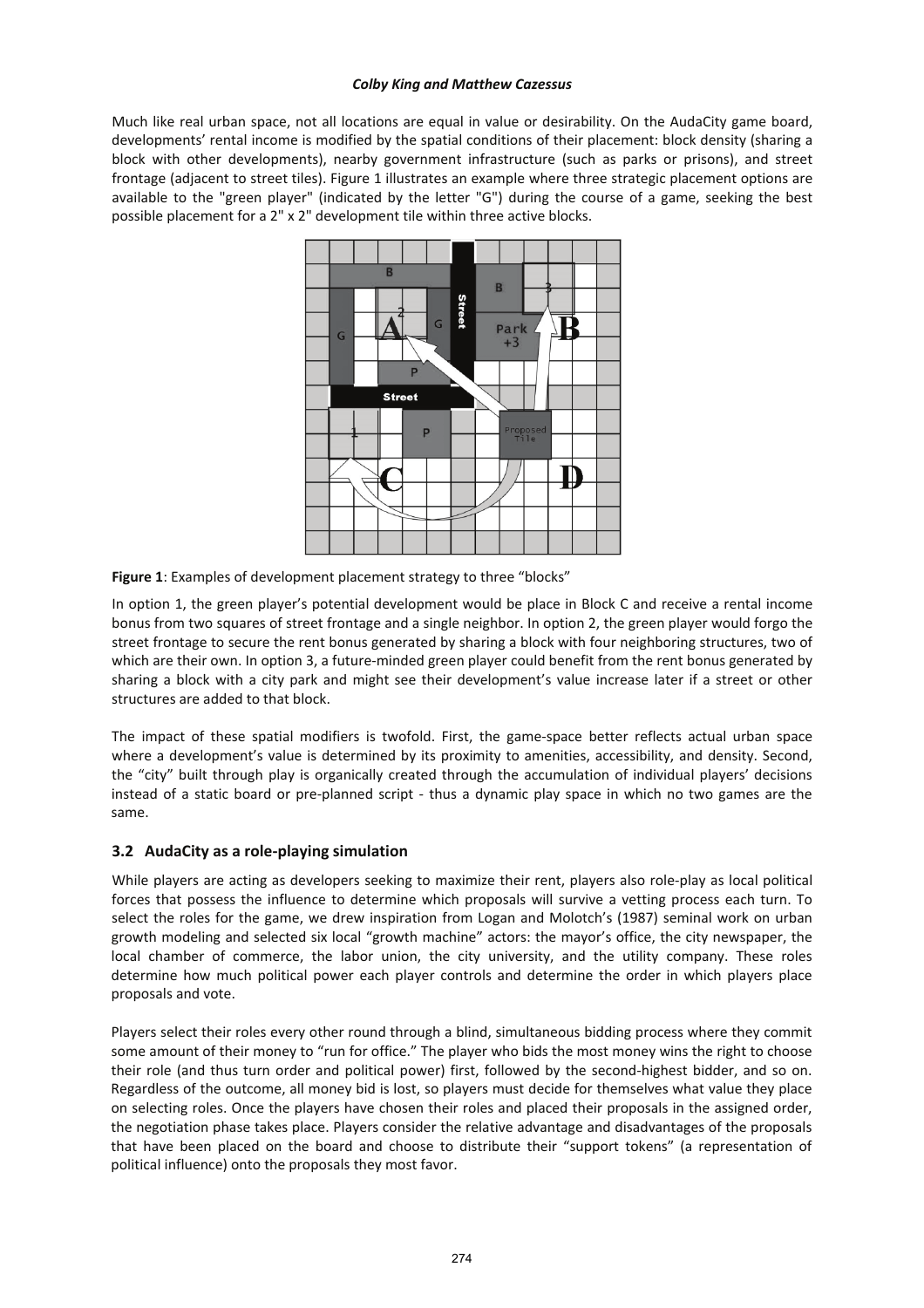Two key rules shape gameplay and strategy in this phase. First, the proposal with the fewest "support tokens" at the end of the negotiation phase is removed from the board, unbuilt and the money spent to propose the development is thus wasted. Second, players may not vote for their own proposal. As a result, players must lobby their competitors to support their proposals or they will lose their proposal investment and the opportunity to build a rent‐generating development. The potential exclusion often leads to players framing debates in terms of how their proposed developments would actually benefit their peers. Often sub‐groups of players will coalesce around shared interests and form coalitions to ensure the success of their development goals (or the failure of perceived threats) through bartering for money, support tokens, and political favors.

The AudaCity game continues through these phases of role‐selection, development placement, and negotiation through the predetermined number of rounds. Players allocate their "cash‐on‐hand" according to their own strategy: bidding on "growth machine" roles, placing developments, and buying influence through bribery each round. At the end of each round, players collect modified rents from all of their developments. At the end of the final round, players collect rent, and sum the construction costs of their built developments, and add that to their remaining cash on hand. The player (or team) with the greatest wealth is the winner of the game.

An additional layer of collaboration may be added to the game by having teams of three or four students play as the individual actors on the board. This way of playing was attempted in one playtest, and has the advantages of reinforcing student knowledge as they discuss with their teammates the strategies and choices available to them and allowing several more students to play on one board. This style of playing, though, does dramatically slow the pace of the game, and has the potential to leave some players feeling left out when their team does not agree their individual strategy preferences.

## **4. Evaluation**

Evaluating the effectiveness of serious games is important, and as Baptista and Carvalho (2013) demonstrate, the first question to ask is "does the student learn with this product what he/she is supposed to?" (4). Here we will demonstrate student learning with evidence from post-play writing assignments completed by students after instantiations of the game in several settings. The post-play writing assignments were adapted from Fisher (2008) and Wills, Brewster, and Fulkerson (2005). These assignments facilitated student reflection on several facets of the experience - from the events and emotions of the game, to the ability to generate explanations and generalize from their experiences.

For this evaluation, the AudaCity module was implemented along with post-play writing assignments as a required activity in four mid‐level urban sociology courses at three different institutions. Two of these courses were at a large public state university (35 students, and 47 students), one was at a small private liberal arts college (19 students), and one was at a regional state university (40 students). In each application, students split into small groups of four to six players and each group received a copy of the board game and materials for simultaneous play. The instructor then reviewed the rules of the module and allowed the students to play the game without direct oversight. Occasionally students asked questions concerning minor rule clarifications. Towards the end of most games, and in informal debrief sessions in class, students volunteered their reflections on the impacts of their choices.

### **4.1 Learning objectives**

Combining the post‐play writing assignment with AudaCity, we expect that after these activities the student will be able to:

- Apply urban studies theories and models to describe how development processes in the game.
- Compare and contrast game situations to real‐world urban dynamics.

The post‐play writing assignments provide substantial qualitative evidence demonstrating how students met these learning objectives by making explicit connections between the gameplay activity, models and theories, and issues in the real‐world. Here we quote clear, but representative, examples of student writing that demonstrate their attainment of the specified learning objectives.

The first learning objective expects that students will be able to demonstrate how urban studies models and theories explain development processes in the game. In the courses examined here, the two major models of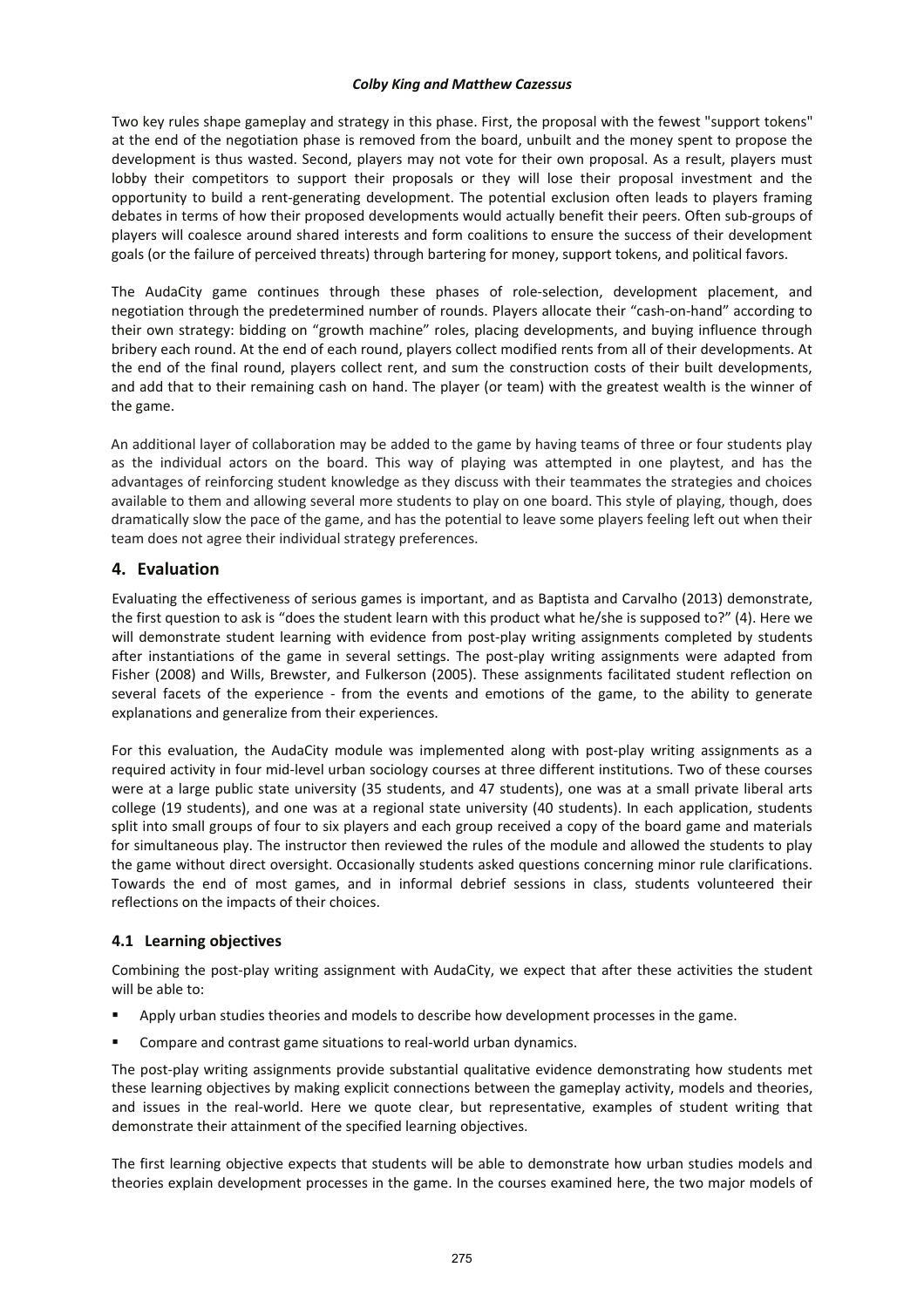development processes which students consider in these writing assignments were Logan and Molotch's (1987) growth machine model, and Gottdiener and Hutchison's (2011) sociospatial perspective (SSP). In these assignments, students choose to write about one of these models.

One student applied the growth machine model to explain their game because coalition formation was a major part of their gameplay experience. As they wrote, "I found the best strategy was to keep people from joining forces against me by coming to an agreement with *one* of the involved parties, often to the loss of the other. This weakened their ties with each other, making at least one of them more likely to side with me." This student explained their perspective was that building a coalition, and being able to express that coalition's growth proposals as good for all players was an essential piece of strategy. As the student wrote "The key to all of this … involves proposing things that are greatly beneficial to you in a subtle manner, as if you're not aware of how much it helps you. Then make cases for how each decision you make actually benefits one or more of the other players."

Other students, though, were equally able to apply the SSP to what they experienced in their games. In the following example, the student highlights how the focus on spatial particularities in the SSP helps explain their gameplay "It was virtually nonexistent for someone to vote for a proposed building that did not inhabit the same city block as one of their own buildings. In other words, it was space that defined the nature of our relationships with each other, not just the ultimate goal of growth."

This same student elaborated on how other facets of the SSP were applicable to experiences in their game. In particular, the student explained how space on the board was socially constructed in much the same way space is perceived to be socially constructed in a city by the SSP. They discussed "… Every developed space was 'socially constructed' by the various temporary coalitions that formed. Each city block was a reflection of our own interest … Some city blocks would … fail early on because one or more of the members would begin to place their proposals in a different block that seemed more personally profitable to them. When this would happen, the coalition that formed around the development of the original block would fail and a different coalition would form around the new block."

These examples are representative of how students demonstrated their ability to make use of both the growth machine model and the SSP to explain development processes in the game. Students with this ability see how models are useful in identifying relevant aspects of development processes and are also able to clearly summarize how those specific pieces of the process played a role in what happened in the game. Rather than seeing the winners and losers of the game as "lucky," students realized that that players who were best able to make use of their relative position within the framework of the game were most likely to do well. Reflecting on the game and writing about what happened in the game in the context of one of these models reiterates the lessons learned in the game while also affirming the usefulness of these urban studies models.

These post-play essays also demonstrate evidence of student ability to apply a variety of urban studies concepts to gameplay. For example, one student reflected on how various actors have dramatically different perspectives on development and the value of urban space. This student referred to urban sociologist Henri Lefebvre in explaining the variety of social understandings of space, writing that: "Lefebvre's work applies to the gameplay within AudaCity because capital investors and businesspeople do think about space abstractly, much different than the social ways in which residents or individuals think about space." As the student elaborated, "While individuals are thinking of a place to live, the environment they want to have for their children, etc., businessmen and political figures are more interested in what will bring the most money and opportunities to the area in which they live, work, or represent."

After studying urban theories and playing AudaCity, students should also be able to draw connections between models and theories from urban studies, their gameplay experience, and what they see in real world urban development, thereby meeting the second learning objective. One student's response drew parallels between frustrations with the political debate in the game and those at actual town council meetings, which the student had attended. This student explained in both AudaCity and real‐world meetings "the issues at hand were arguably more about the benefit of one or two rather than that of the city as a whole."

As another the student explained, AudaCity's "complexity forces you to interact in a similar manner to how real‐world movers and shakers make decisions." The student described attending local Urban Land Institute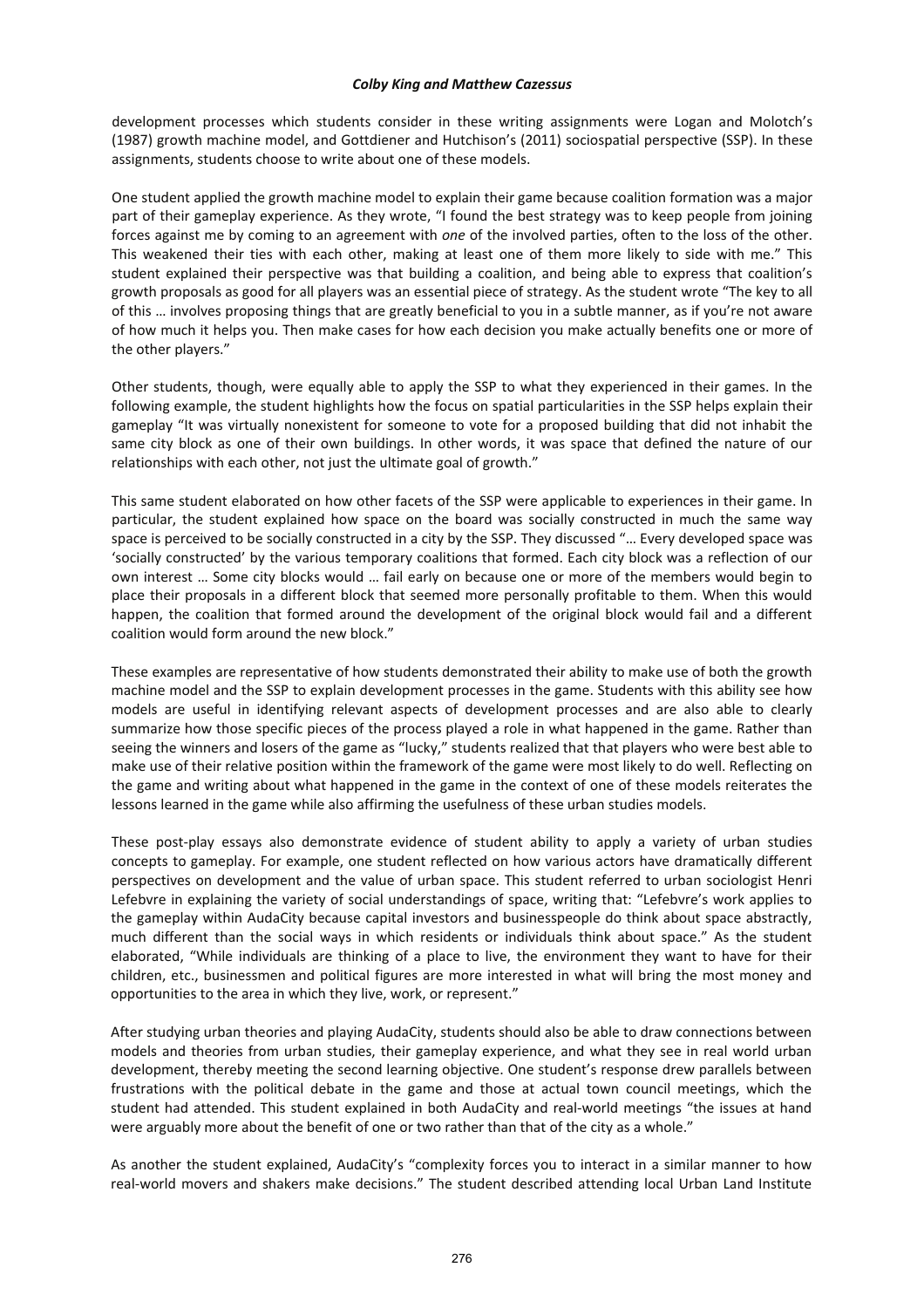meetings and explained the connection between the game and the real world by writing, "Just like in the game, each actor describes how something will benefit the community as a whole, when it also greatly benefits them. Coalitions form between different groups, if they see ways to manipulate opposing factors to their mutual benefit."

#### **4.2 Demonstrations of engagement**

Beyond the specific learning objectives, it is clear the students appreciate the game and associated assignments. This is important, because as Baptista and Carvalho (2013) explain, to be effective serious games "must be motivating, enjoyable and create pleasure in the learner/player in order to build his/her knowledge" (4). Indeed, as Fisher (2008) demonstrates, if students are emotionally invested, they are more likely to retain lessons learned. With AudaCity, some students expressed trepidation in anticipation of their gameplay experience. For these students, the instructors answered questions and encouraged the students by ensuring that the game mechanisms become easy to understand in practice. With this support, students engaged in their games with all groups completing several rounds of play. Of course, not every student met every learning objective in their post‐play writing. A small minority of students came to the gameplay experience obviously unprepared and uninterested or reluctant to play. Despite their reluctance and unpreparedness, their fellow competitors remained able to complete several rounds of the game and were equally able to attain the learning objectives in their post-play writing as students from any other group.

Most students, however, expressed positive reactions to the game in their reflective essays. One student summarized these feelings by writing, "I thought the game did a great job of simulating how city development actually works. The way the players give proposals each year and are almost fighting over the most profitable property areas is very much like the real estate business in actual city development." In each of these courses, the instructors noted improvements in the general tone of the class atmosphere after the AudaCity activity, with students participating more frequently and more thoroughly in class discussion. Several students noted that they felt playing the game and writing the reflective essay was as one of the most effective learning experiences in their course. Another student wrote that "the game can really get people's blood boiling, but it's a lot of fun to play."

During informal debriefing sessions in class after gameplay, students shared reflections on strategies and choices, underscoring their understanding and engagement. Several reflected on the importance of convincing their competitors to support their developments. Others stated that they felt the game allowed them to see how important decisions that impact whole cities are often made in complex, "messy" settings.

While not every student in each of these classes demonstrated overt excitement about the activity, even reluctant students engaged concretely with their competitors in their activity. The professor from the liberal arts college classroom reflected, "It engaged all the students in the class, and got a number of them thinking critically about the role of politics and money." This professor found that AudaCity also "allowed some of the more advanced students to critically reflect on aspects of city life that the game could not model, such as cultural dimensions of space." This professor also noted that, "Perhaps the most pleasant surprise though was that all of [the students] really did throw themselves into the game, regardless of whether or not they were into gaming or were performing well in class."

### **5. Discussion**

AudaCity is an educational board game in which players must weigh a variety of social and spatial factors which mimic the challenges real-world developers encounter. As players pursue their individual goals, they recognize that the best strategy for their own success is to create coalitions of shared interest and place developments with sensitivity to how their actions impact other players. Despite the open‐ended framework of spatial development, patterns of spatial development and coalition formation reliably emerge as players experiment with various strategies. Recognizing how AudaCity transfers lessons about the complexity of urban development, a student wrote, "One must understand how to balance capital, political power, as well as human networking in order to be truly successful in both the AudaCity game and also the game of life." These experiences facilitate learning for students of urban growth and development processes. While the game is comprised of individuals in competition, collaborations emerge each round as students form coalitions and advance collective goals. As another student explained, it is relationships with other players that define the game, writing, "Simply put it is the relationships and influence of those relationships within the political